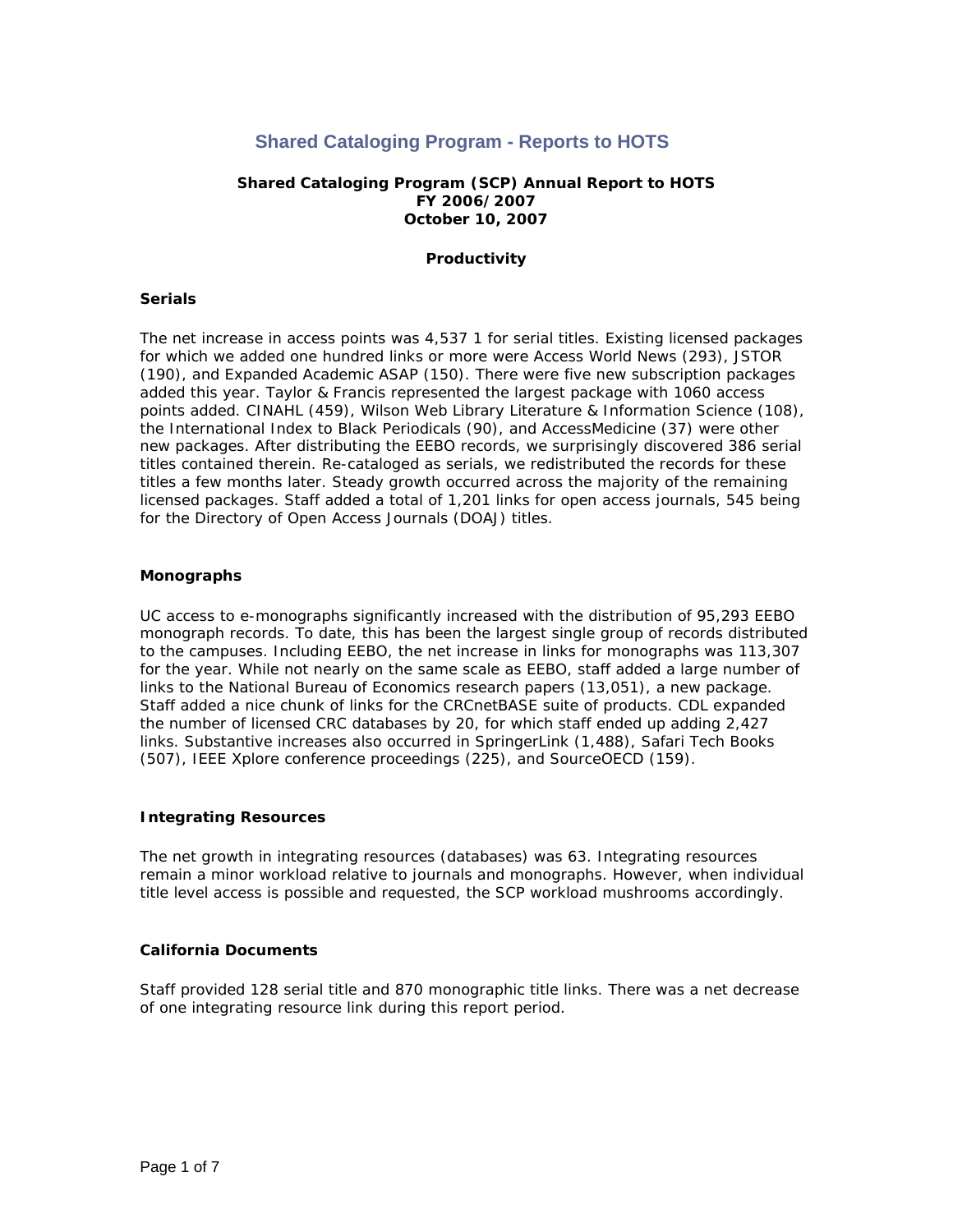#### **Link Resolvers**

Staff now maintains 115,222 PIDs, having created 7,091 over the year. The creation of PIDs continues to decrease as the staff favor the use of SFX OpenURLs. Staff created 1,041 BibPURLs, bringing the total of UCSD BibPURLs maintained to 6,185. We create BibPURLs using the same software as PIDs, the OCLC PURL software. The use of BibPURLs, in keeping with national level cataloging practices, are for open access material and are added to the OCLC master record for national and UC distribution. In contrast, the PIDs we create for UC licensed resources are UC specific, and thus not entered into the OCLC master record.

## **Review of 2006/2007 Goals**

*1. Process and distribute the EEBO and ECCO records.*  SCP distributed the EEBO records but distribution of the ECCO records awaits a decision on URL practice.

*2. Continue to work with CDL on integrated URL resolution service.*  CDL has no immediate or near-future plans to develop integrated resolver software.

## *3. Continue to improve communication, with particular attention to status of work on current packages. One idea we are exploring is a wiki to record and share detailed information.*

The SCP wiki, SCPedia, was launched in February and through it, staff have been able to track and communicate current activities on packages requiring batch processing. Dónal O'Sullivan investigated our options and serves as our wiki master. In another move to keep information flowing, we expanded the recipient list for our regularly published SCP Updates.

## *4. Complete the transition to SFX OpenURLs, phase one by Dec. 31, phase two by June 30. Distribution of records after phase two is a separate process.*

Beginning July 1, 2006, staff began using SFX OpenURLs for serials in all cases where it is possible to do so. Retrospective conversion in records (PIDs to SFX OpenURLs) is taking place in two phases. In the first phase, completed this year, staff changed the native URLs in the PID server to the corresponding SFX OpenURLs. In phase two, staff replaces the PIDs in the bibliographic records with their corresponding SFX OpenURLs and redistributes the records to the campuses. Work is underway on phase two.

## *5. Develop a more efficient workflow for SFX maintenance.*

A variety of SFX KnowledgeBase (KB) maintenance tasks were successfully transferred to CDL Acquisitions staff at UCSD, namely to Maria Figueroa. This was a welcome development for SCP staff as cataloging can proceed more quickly. SCP staff and Maria developed the necessary KB maintenance reporting procedures that resulted in the distribution of more records within a week after initial reporting.

*6. Continue to explore new ways to consolidate link maintenance, i.e., using SFX OpenURLs, and possibly the OCLC Digital Archive links for CalDocs.*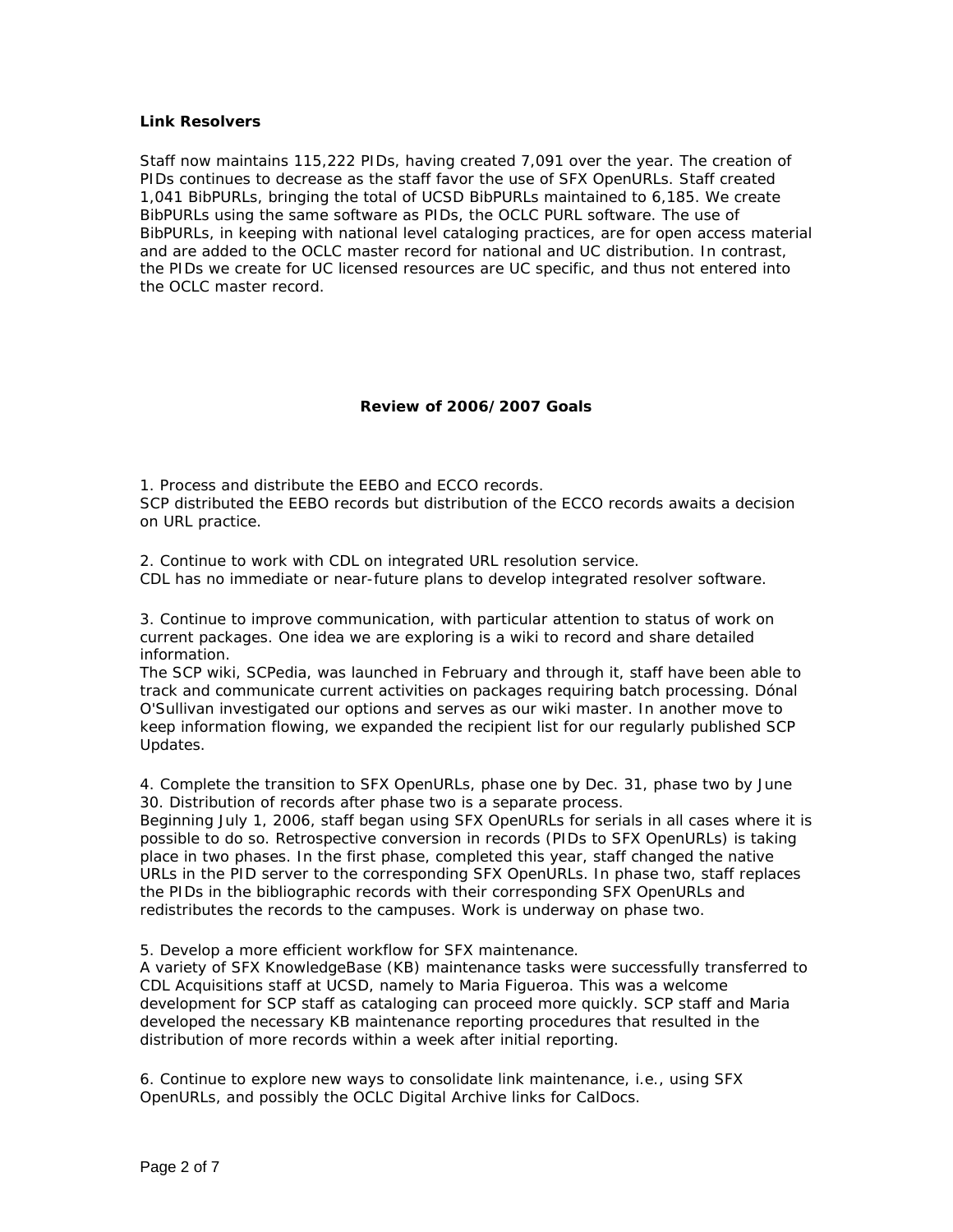We implemented a proposal to consolidate link maintenance, i.e. to use SFX OpenURLs whenever possible and started a cleanup project for existing links. In keeping with the UC linking guidelines emphasis on not duplicating effort, using durable links, and favoring sites of more "permanence," SCP began using OCLC Digital Archive links for CalDocs (when available).

## *7. Continue exploration of batch process improvements, especially processes that aid campuses in processing SCP files.*

Staff developed several macros to automate a variety of manual cataloging routines. Staff also successfully leveraged UCSD's MARS batch authorities control processes to bring the Naxos records under authority control. We were able to move a variety of batch processes such as global record updating and maintenance, and transferred the SCP weekly file sorting and processing from UCSD staffer Karen Peters to SCP staffer Kate Garvey-Clasby, thereby consolidating more SCP related activities within the SCP. Advancing our processing on another front, Dónal O'Sullivan created macros to move the cloning of CDL records from a telnet process to OCLC Connexion.

#### *8. Hire the temporary Chinese language cataloger and begin processing and distributing Chinese language records. Develop a longer-term strategy for systemwide CJK cataloging.*

After a long recruitment, we hired Bie-Hwa Ma as our Chinese language materials cataloger. She will begin November 13 and will start with a focus on cataloging the China Academic Journal titles, other Tier 1 Chinese language packages, and Chinese integrating resources. After some consideration and with the assistance of Jim Cheng, Head of UCSD's International Relations and Pacific Studies Library, SCP proposed a funding model for this position that would provide supplementary funds to extend the initial one year appointment to three years. In general, the proposal asks the campuses to jointly and directly fund the appointment for years two and three, from any source they choose, in proportion to their CJK resource needs. If successful, this funding model could serve as a prototype for other systemwide collaborative cataloging ventures.

#### *9. Work with CDL staff to find a sustainable mechanism for distributing records with appropriate links for UC's digitized content from the Open Content Alliance and Google Books projects.*

CDL is working directly with OCLC to add records to WorldCat with the appropriate links. Whether in the future SCP distributes records for these materials to be added to local catalogs is still under systemwide discussion.

*10. Evaluate MARCit! and other similar services to assess economies for maintenance.*  Exploration of these strategies is on hold pending WorldCat Local pilot project results.

# *11. Evaluate various strategies for staffing, cataloging, and distributing records for nontextual materials (music, maps, etc.).*

As mentioned in 8 above, SCP explored and proposed a new funding model for addressing a specialized, systemwide cataloging workload. SCP continued to explore mechanisms for performing authority control on vendor records, mostly involving the use of UCSD's existing MARS authority control processing.

*12. Continue to monitor the implementation of Verde and leverage that system and its data through SCP processes to reduce redundancy and achieve greater efficiency.*  No final decision on adoption of Verde has been made.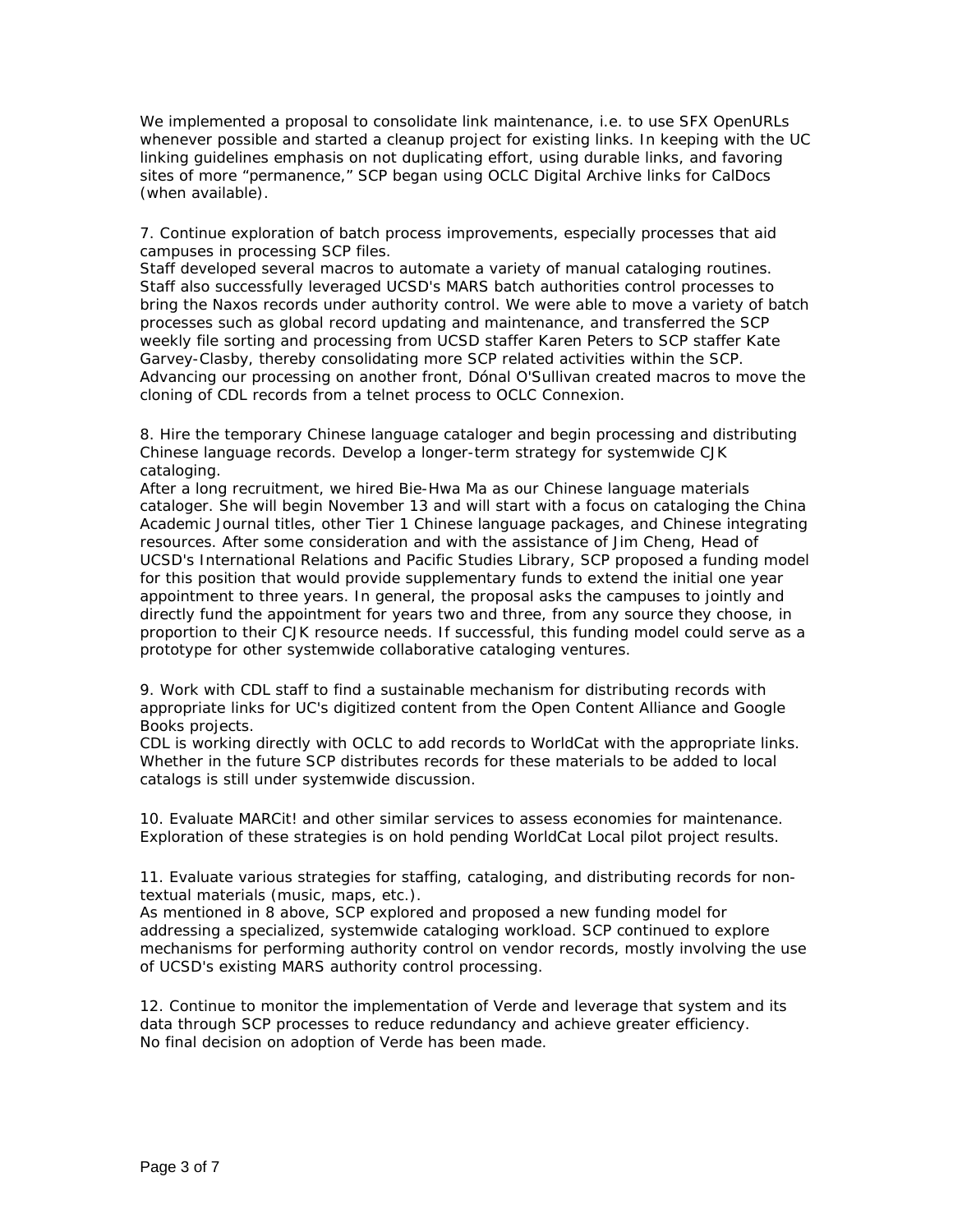## **Other Accomplishments**

**Non-textual electronic resources cataloging** : For the first time, SCP provided records for non-textual resources, Naxos music library materials. Developing our cataloging strategy involved consultations with UCSD's head of music cataloging, UC music bibliographers, and the SCP Advisory Committee (who consulted with others at their campuses). Among the challenges posed were issues related to authority control, relator codes, SFX linking, and variant local practices. Recent issues regarding the records and SFX menus show us that we are still learning how best to process nontextual online resources. Still, SCP successfully addressed other systemwide issues, reconciling local cataloging practices for example; pointing again to how the UC's can work together and find common ground.

**CONSER/NACO Related Activities.** Renee Chin continued her role as the UC CONSER Funnel's Communications Coordinator, maintaining the Funnel's email list and Web presence ( **<http://libraries.universityofcalifornia.edu/hots/conser/>**). Catalogers contributed towards the development of the CONSER Standard Record guidelines, providing valuable feedback towards drafting of the final guidelines. Adolfo R. Tarango, through his role as UCSD's CONSER representative, was able to present the SCP perspective directly at the annual CONSER Operations Committee meeting in May. Catalogers received CONSER record authentication training, allowing them to create 8 original CONSER records and to authenticate and convert 7 non-CONSER records into CONSER records. Additionally, catalogers re-authenticated 5 CONSER records, made enhancements to 180 CONSER records, and performed CONSER related work on 11 non-CONSER records. Adolfo, with Manual Urrizola (now of UC Riverside), gave the CONSER SCCTP Basic Serials Cataloging Workshop at UC Berkeley. In addition to UC Berkeley staff, attendees also included staff from UC Davis and other local libraries. Adolfo assisted with the CONSER serials cataloging review of UC Davis (review completed) and UC Santa Barbara (ongoing). For NACO, catalogers added 87 new and revised 22 headings in the national authority file.

**Congressional Serial Set.** Becky Culbertson and Adolfo, along with John Riemer of UCLA, continued to work with Readex, to maximize the use and availability of the vendor's record set. Becky, in conjunction with the Secretary of the Senate Library, Leona Faust, worked to develop the transference of their proprietary records into MARC records. Readex is currently marketing their MARC record set exclusively, but for a significant fee. After internal discussion and consultation with Ivy Anderson, Linda Barnhart contacted OCLC directly to encourage their pursuit of talks with Readex. We trust they will be successful and Readex will agree to the loading of records into the OCLC database and dissemination of the set as an OCLC WorldCat Collection Set.

**Personnel.** Dónal O'Sullivan joined the SCP on July 23rd as our new California documents cataloger. Coming from the UCSD Libraries' Acquisitions Department, Dónal worked on the acquisitions of government publications, including California documents. As noted above, Dónal has already contributed to SCP cataloging efficiencies by developing a variety of computer macros that have sped up various processes.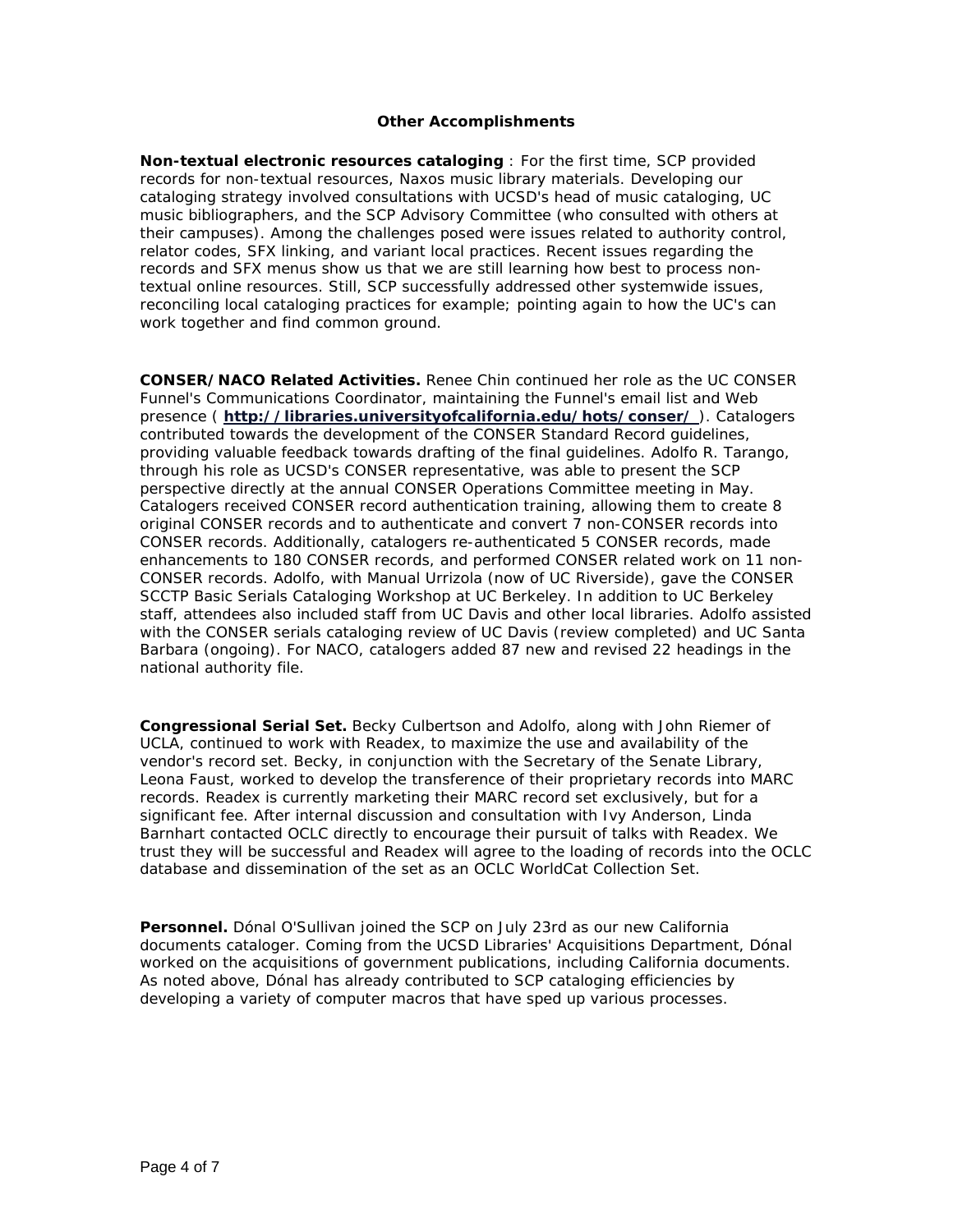# **Goals for 2007-2008**

- Keep current with cataloging and with serial and URL maintenance
- Begin the cataloging and record distribution of Chinese language resources

• Continue to improve communication with the campuses, with particular attention to status of work on current packages

• Prepare a workload analysis methodology to measure current workloads, to estimate completion dates for packages that are underway, and to anticipate and plan for future work

• Strategize about SCP workflows, roles, and responsibilities in a WorldCat Local environment

• Develop a process for the speedy resolution of complex link resolution questions

• Incorporate the Lawrence Berkeley Lab into current record distribution work streams, if so directed by CDL, along with providing them with an appropriate retrospective file of records

• Perform a retrospective cleanup for outstanding titles lacking targets in SFX

• Install a shared SCP "power station" dedicated to process-intensive operations such as global updates and file processing, and to release staff workstations for other use

- Explore possibilities for creating additional WorldCat Collection sets
- Continue development and improvement of batch processing techniques

• Continue to monitor ERMS implementation plans and, if procured, leverage relevant system functionality to reduce redundancy and achieve greater efficiency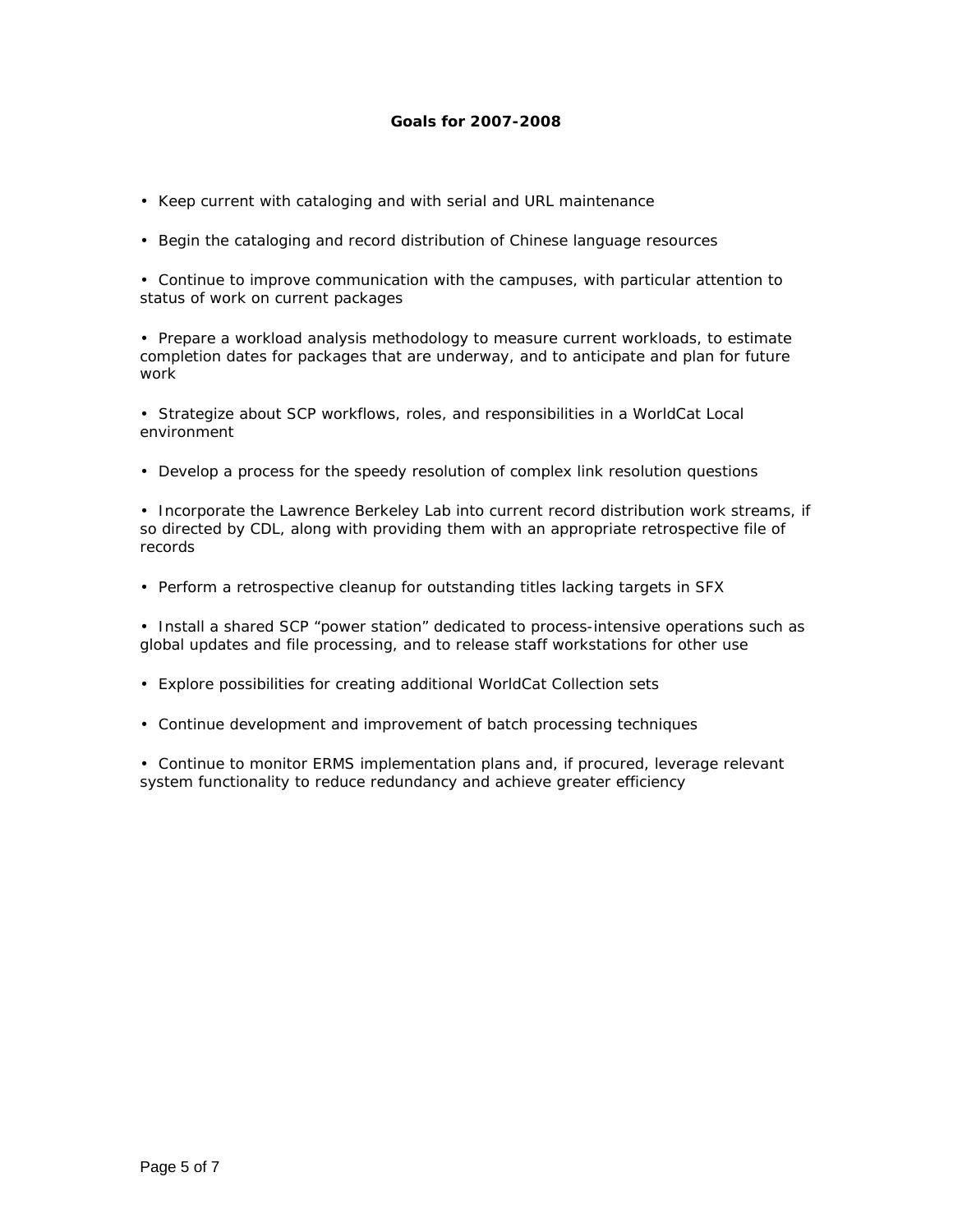#### **Horizon Issues**

Staff are excited at the potential changes that might be brought about through execution of the **WorldCat Local pilot** . If successful, this might lead us to move the record cataloging upstream so that all (or most) of our cataloging is done in OCLC, rather than locally. Depending on the Pilot results, staff may need to significantly alter their workflows, take on new roles and responsibilities, drop others, or the SCP may morph into something else entirely.

With the hiring of Bie-Hwa Ma, the SCP embarks on a new course, **CJK cataloging** . We already know that the quantity of online resources made available is staggering, and growing. However packages like EEBO, ECCO, and the Congressional Serials set are dwarfed by the quantity of Chinese language materials alone. A rough estimation of already CDL licensed Chinese language materials exceeds a million titles. Staff will pursue batch processing options for these and other large packages, but in dealing with these resources, staff will undoubtedly find new challenges to overcome, such as scripts.

Over the years, the **Collections Integration Group (CIG)** has been a very important group for the SCP. This informal information-exchange forum provided SCP with advanced notice of up-coming packages, allowing SCP to better prepare for the coming workloads and to catalog materials more quickly. It was also an important forum at which SCP shared appropriate information with CDL Acquisitions and CDL staff. We were therefore concerned when recently the group's regular meetings were cancelled and its ongoing future brought into question. We were later partially relieved to hear that the group may not necessarily be retired. SCP strongly supports the group's, or a similar type group's, continuance as an important mechanism whereby key players involved can commonly hear and share critical information.

**Large workload increases** remain a part of SCP's life. Therefore, we must continue to exploit new techniques for efficient processing and manage cataloging expectations carefully. There are two types of workloads, fixed and ongoing. Fixed workloads, such as EEBO and ECCO, represent workloads that can require a significant investment in time and effort initially, but when done, truly are done. Ongoing workloads, such as Naxos, can require significant initial planning and processing, and then require the development of processes for the ongoing addition of content. Ongoing workloads manifest themselves in two ways, the first, such as the Naxos or IEEE conference proceedings, are packages that as a whole we know from the start content will continually be added. Ongoing workloads can also manifest themselves through decisions to create analytic entries for serial publications. For example, the JSTOR journal Yale French Studies was originally a "fixed" workload; we cataloged this title as a serial, and so, notwithstanding the potential for a title change or the licensing of the title from another vendor, the cataloging was done. However, the campuses requested the serial title be analyzed, and so an ongoing workload was created. To the extent that such requests are approved, the SCP workload will expand.

**Substantial change is coming** . The unknown impact of the WorldCat Local pilot, the unknown linking practices for "local URLs" and local data within that pilot, the creation of a UC ERMS, the unresolved question about the distribution of mass digitization records, and other fast-moving efforts combine to form a rapidly changing environment. SCP needs to position itself to be flexible and responsive, and must remain mindful of its mission to efficiently provide bibliographic access to electronic resources for UC users.

Submitted on October 10, 2007 by Adolfo R. Tarango